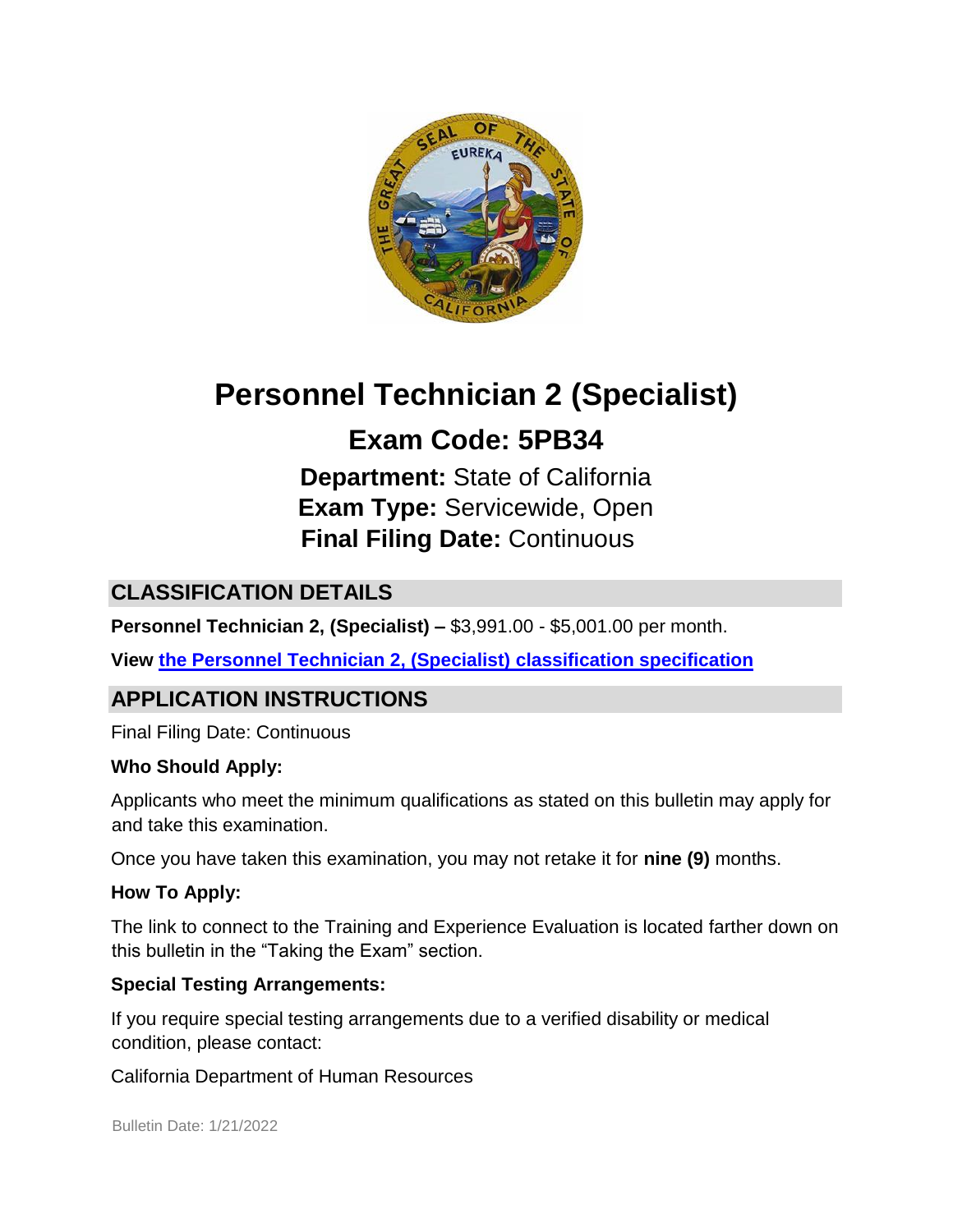CalCareer Service Center 1810 16<sup>th</sup> Street Sacramento, CA 95814

Phone: (866) 844-8671 Email: CalCareer@CalHR.CA.GOV

California Relay Service: 7-1-1 (TTY and voice)

TTY is a Telecommunications Device for the Deaf, and is reachable only from phones equipped with a TTY Device

## **MINIMUM QUALIFICATIONS**

All applicants must meet the education and/or experience requirements as stated on this exam bulletin to be accepted into the examination. Part-time or full-time jobs, regardless of whether paid or volunteer positions, and inside or outside California state service will count toward experience.

#### **Personnel Technician 2, (Specialist)**

#### **Either I**

One year of experience performing the duties of a Personnel Technician I, Range B. **Or** 

**II**

Two years of work involving writing or editing original correspondence; or materials for reports or publications. Experience in California state service applied toward this requirement must be performing the duties of a class with a level of responsibility at least equivalent to Personnel Technician I, Range B.

#### **POSITION DESCRIPTION**

#### **Personnel Technician 2, (Specialist)**

This is the training and first journeyperson level for the series. Under supervision, incumbents perform subsidiary work of average difficulty in such personnel management functions as: selection; compensation; classification; training; and affirmative action.

#### **EXAMINATION SCOPE**

This examination consists of the following components:

**Training and Experience Evaluation –** Weighted 100% of the final score.

The examination will consists solely of a **Training and Experience Evaluation.** To obtain a position on the eligible list, a minimum score of 70% must be received.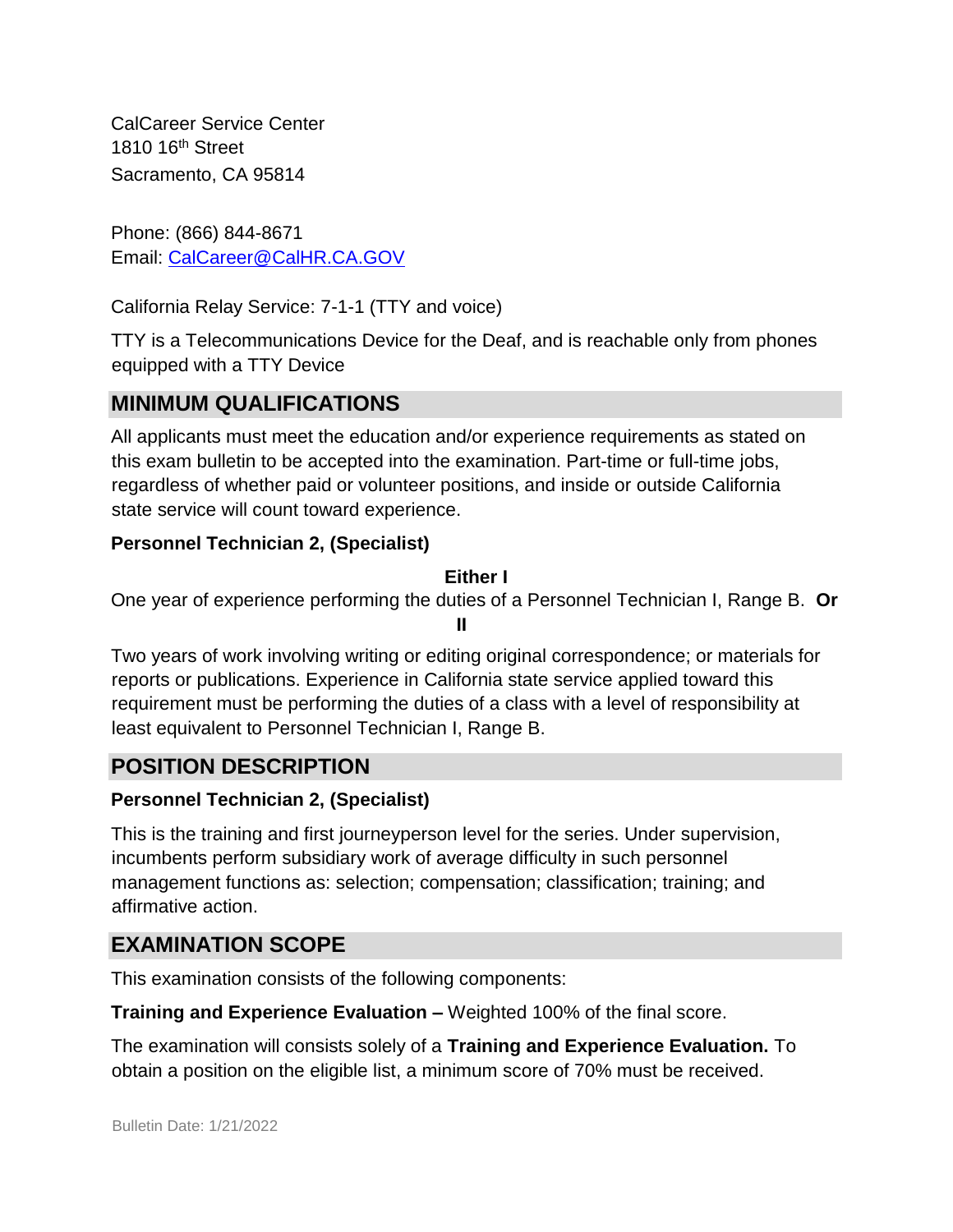Applicants will receive their score upon completion of the Training and Experience Evaluation process.

In addition to evaluating applicants' relative knowledge, skills, and ability, as demonstrated by quality and breadth of education and/or experience, emphasis in each exam component will be measuring competitively, relative job demands, each applicant's:

#### **Knowledge and Abilities**

**Knowledge of:** Grammar, spelling, punctuation, and modern English usage.

**Ability to:** Interpret written material; edit written material; write effectively; analyze written and numerical data accurately, and follow oral and written instructions; clear and concise expression and oral presentations, written reports and correspondence.

#### **Personnel Technician II (Specialist)**

**Knowledge of:** All of the above, and examining and personnel principles and practices.

**Ability to:** All of the above, and accept increasing responsibility for accuracy and thoroughness in performance of tasks; work effectively with others in both professional and clerical occupational groups; skill in analytical evaluations.

## **ELIGIBLE LIST INFORMATION**

A servicewide, open eligible list for the **Personnel Technician 2, (Specialist)** classification will be established for the State of California (all State of California departments, statewide).

The names of successful competitors will be merged onto the eligible list in order of final score regardless of exam date. Eligibility expires **twelve (12) months** after it is established. Applicants must then retake the examination to reestablish eligibility. Veterans' Preference will be granted for this examination. In accordance with Government Codes 18973.1 and 18973.5, whenever any veteran, or widow or widower of a veteran achieves a passing score on an open examination, he or she shall be ranked in the top rank of the resulting eligible list.

Veteran's status is verified by the California Department of Human Resources (CalHR). Information on this program and [the Veterans' Preference Application](https://www.jobs.ca.gov/CalHRPublic/Landing/Jobs/VeteransInformation.aspx) [\(](https://www.jobs.ca.gov/CalHRPublic/Landing/Jobs/VeteransInformation.aspx)Std. form 1093) is available online**.** Additional information on veteran benefits is available at the Department of Veterans Affairs.

Career Credits **will not** be added to the final score for this exam, because it does not meet the requirements to qualify for Career Credits.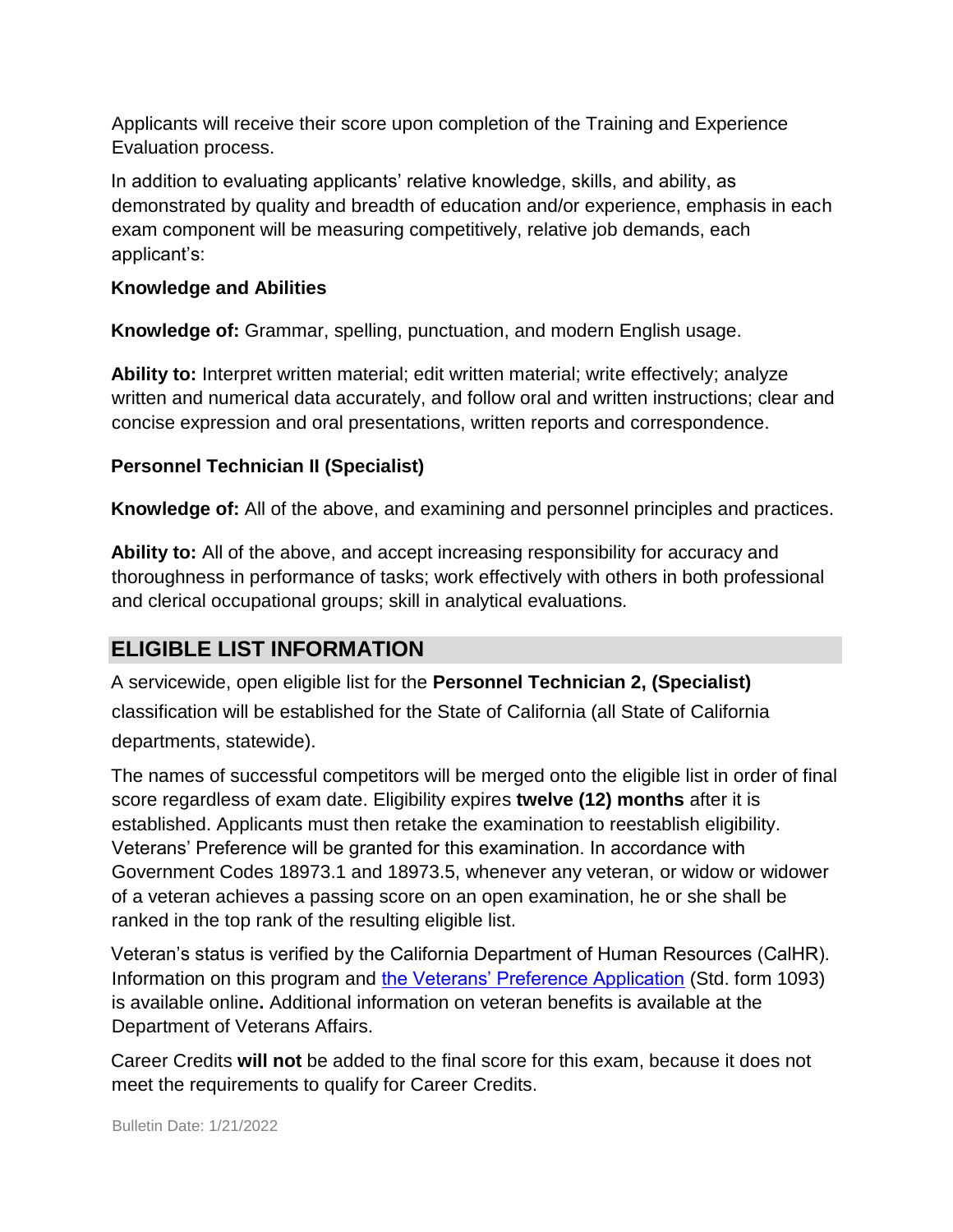## **EXAMINATION INFORMATION**

#### **[Preview of the Personnel Technician 2, Specialist, Training and Experience](https://jobs.ca.gov/JOBSGEN/5PB34C.pdf) [Evaluation](https://jobs.ca.gov/JOBSGEN/5PB34C.pdf)**

### **PREPARING FOR THE EXAMINATION**

Here is a list of suggested resources to have available prior to taking the exam.

**Employment History:** Employment dates, job titles, organization names and addresses, names of supervisors or persons who can verify your job responsibilities, and phone numbers of persons listed above.

**Education:** School names and addresses, degrees earned, dates attended, courses taken (verifiable on a transcript), persons or office who can verify education, and phone numbers of persons or offices listed above.

**Training:** Class titles, certifications received, names of persons who can verify your training, and phone numbers of persons listed above.

## **TAKING THE EXAMINATION**

**Take [the Personnel Technician 2, Specialist examination](https://exams.spb.ca.gov/exams/ptech2/)**

#### **TESTING DEPARTMENTS**

State of California (all State of California departments)

## **CONTACT INFORMATION**

California Department of Human Resources CalCareer Service Center 1810 16th Street Sacramento, CA 95814 Phone: (866) 844-8671 Email: CalCareer@CalHR.CA.GOV

California Relay Service: 7-1-1 (TTY and voice)

TTY is a Telecommunications Device for the Deaf, and is reachable only from phones equipped with a TTY Device.

## **EQUAL OPPORTUNITY EMPLOYER**

The State of California is an equal opportunity employer to all, regardless of age, ancestry, color, disability (mental and physical), exercising the right of family care and medical leave, gender, gender expression, gender identity, genetic information, marital status, medical condition, military or veteran status, national origin, political affiliation,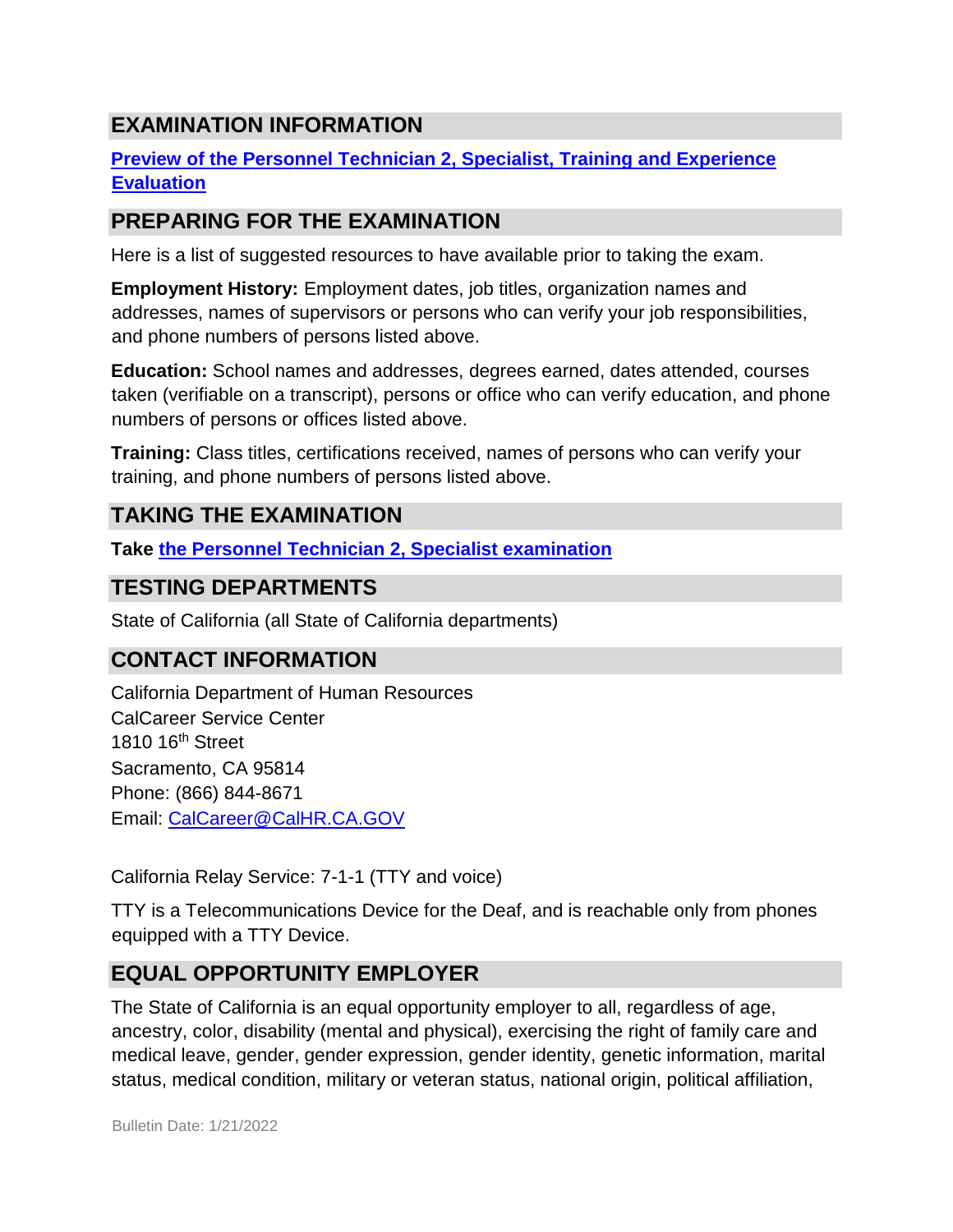race, religious creed, sex (includes pregnancy, childbirth, breastfeeding, and related medical conditions), and sexual orientation.

## **DRUG-FREE STATEMENT**

It is an objective of the State of California to achieve a drug-free State work place. Any applicant for State employment will be expected to behave in accordance with this objective, because the use of illegal drugs is inconsistent with the law of the State, the rules governing civil service, and the special trust placed in public servants.

## **GENERAL INFORMATION**

Examination and/or Employment Application (STD 678) forms are available at the California Department of Human Resources, local offices of the Employment Development Department, and through your **[CalCareer Account.](http://www.jobs.ca.gov/)**

If you meet the requirements stated on this examination bulletin, you may take this examination, which is competitive. Possession of the entrance requirements does not assure a place on the eligible list. Your performance in the examination described in this bulletin will be rated against a predetermined job-related rating, and all applicants who pass will be ranked according to their score.

The California Department of Human Resources (CalHR) reserves the right to revise the examination plan to better meet the needs of the service, if the circumstances under which this examination was planned change. Such revision will be in accordance with civil service laws and rules and all applicants will be notified.

General Qualifications: Applicants must possess essential personal qualifications including integrity, initiative, dependability, good judgement, the ability to work cooperatively with others, and a state of health consistent with the ability to perform the assigned duties of the class. A medical examination may be required. In open examinations, investigation may be made of employment records and personal history and fingerprinting may be required.

Eligible Lists: Eligible lists established by competitive examination, regardless of date, must be used in the following order: 1) sub-divisional promotional, 2) departmental promotional, 3) multi-departmental promotional, 4) servicewide promotional, 5) departmental open, 6) open. When there are two lists of the same kind, the older must be used first. Eligible lists will expire in one to four years unless otherwise stated on the bulletin.

High School Equivalence: Equivalence to completion of the  $12<sup>th</sup>$  grade may be demonstrated in any one of the following ways: 1) passing the General Education Development (GED) Test; 2) completion of 12 semester units of college-level work; 3) certification form the State Department of Education, a local school board, or high